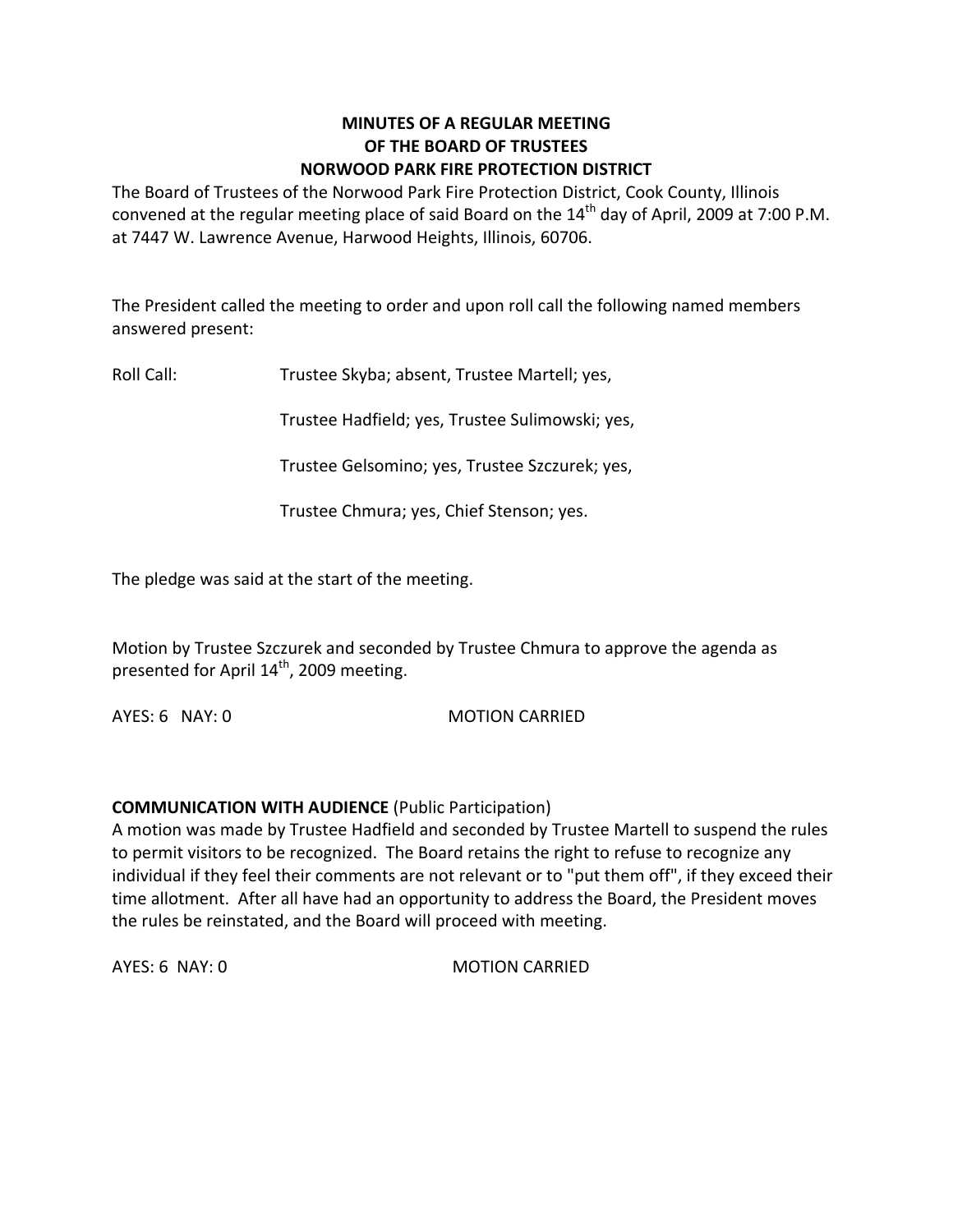A motion was made by Trustee Chmura and seconded by Trustee Szczurek to approve the payment of all current bills.

Roll Call: Trustee Skyba; absent, Trustee Martell; yes,

Trustee Hadfield; yes, Trustee Sulimowski; yes,

Trustee Gelsomino; yes, Trustee Szczurek; yes,

Trustee Chmura; yes.

AYES: 6 NAY: 0 **MOTION CARRIED** 

A motion was made by Trustee Chmura and seconded by Trustee Gelsomino to approve the minutes of the Regular meeting held on March  $10^{\text{th}}$ , 2009.

Roll Call: Trustee Skyba; absent, Trustee Martell; yes,

Trustee Hadfield; yes, Trustee Sulimowski; yes,

Trustee Gelsomino; yes, Trustee Szczurek; yes,

Trustee Chmura; yes.

AYES: 6 NAY: 0 MOTION CARRIED

Trustee Skyba arrived 07:05pm.

# **TREASURER'S REPORT**

Schedule of Assets (Arising from Cash Transactions) March 31, 2009

#### Assets

| Checking and money market accounts (interest rate): |           |
|-----------------------------------------------------|-----------|
| Plaza Bank checking (0.245%)                        | 384       |
| Plaza Bank money market (0.494%)                    | 1,592,599 |
| Plaza Bank checking- Public Education               | 573       |
| Plaza Bank ambulance billing money market (0.494%)  | 91,807    |
| Suburban Bank & Trust                               | 12,645    |
| Total checking and money market accounts            | 1,698,008 |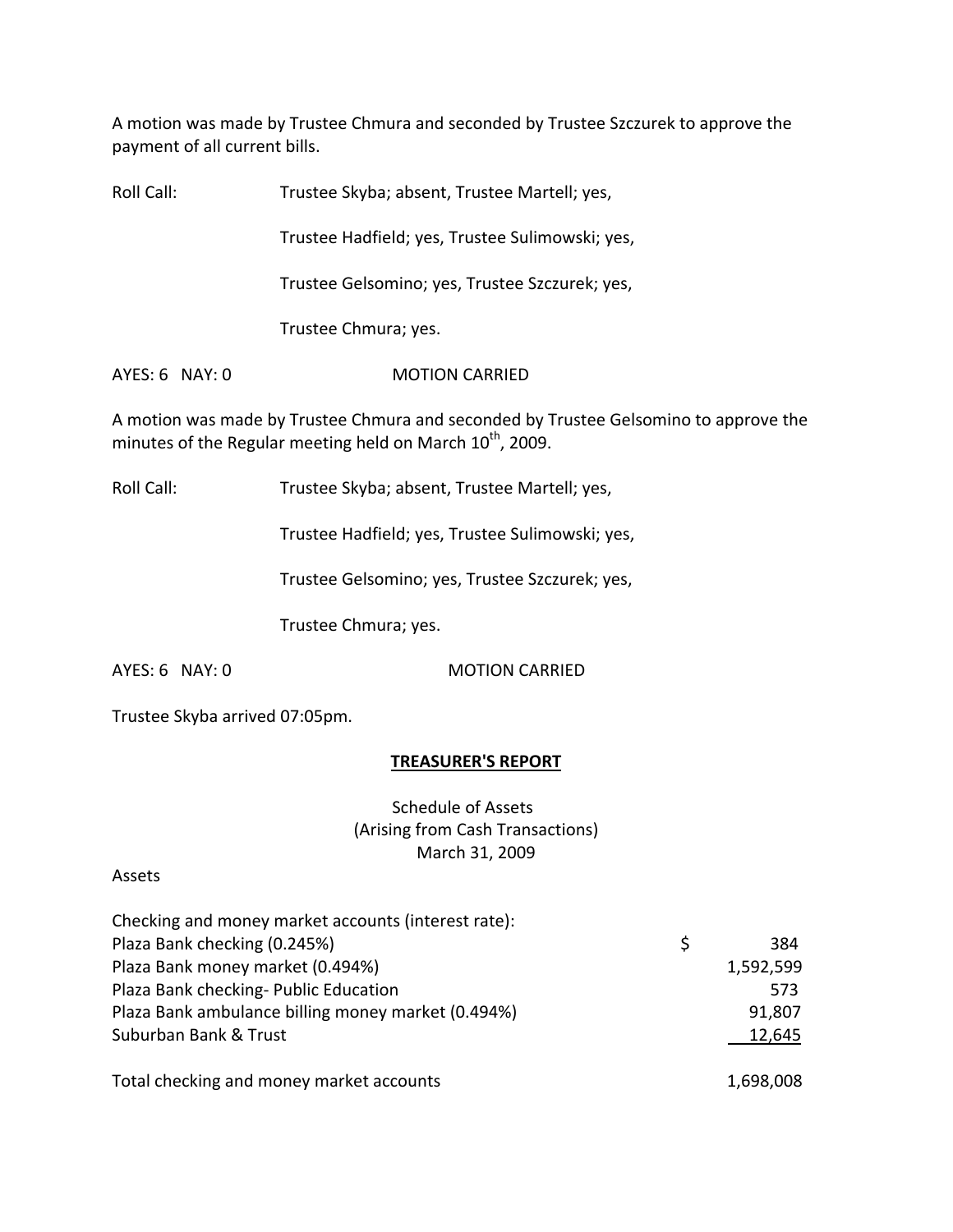| Certificates of deposit (interest rate and maturity):    |                    |
|----------------------------------------------------------|--------------------|
| Parkway Bank and Trust (4.34% 05/10/10)                  | 482,420            |
| Plaza Bank (3.07% 01/17/10)                              | 116,001            |
| Plaza Bank (2.23% 03/18/10)                              | 398,352            |
| Plaza Bank (3.50% 06/23/09)                              | 1,479,794          |
| Belmont Bank (4.10% 05/21/11)                            | 444,688            |
| Parkway Bank and Trust (4.35% 04/07/10)                  | 325,683            |
| Total certificates of deposit                            | 3,246,938          |
| Total checking, money market and certificates of deposit | <u>\$4,944,946</u> |

Trustee Martell stated there was 1 CD that matured and was renewed at Plaza Bank. Discussion on upcoming CD's and current rates.

Motion by Trustee Chmura, seconded by Trustee Szczurek to approve the Treasurer's report as presented from the Financial Statement for March 2009**.**

Roll Call: Trustee Skyba; yes, Trustee Martell; yes,

Trustee Hadfield; yes, Trustee Sulimowski; yes,

Trustee Gelsomino; yes, Trustee Szczurek; yes,

Trustee Chmura; yes.

AYES: 7 NAY: 0 **MOTION CARRIED** 

#### **Chiefs Report:**

All Trustees received a copy of the alarm report.

All Trustees received a copy of the inspection report along with the list of completed inspections for this month.

Trustee Training part 3 is Saturday in New Lenox.

We would like to move forward with the tax objection for Kmart, there is a Resolution on the agenda tonight for consideration to follow through with the appeal to PTAB.

Joey Irsuto is continuing with therapy, he goes to the doctor again on May 18<sup>th</sup> and is hoping to get an order to start work hardening.

Joe Carpino was injured and was off for about a week, he is now back at work.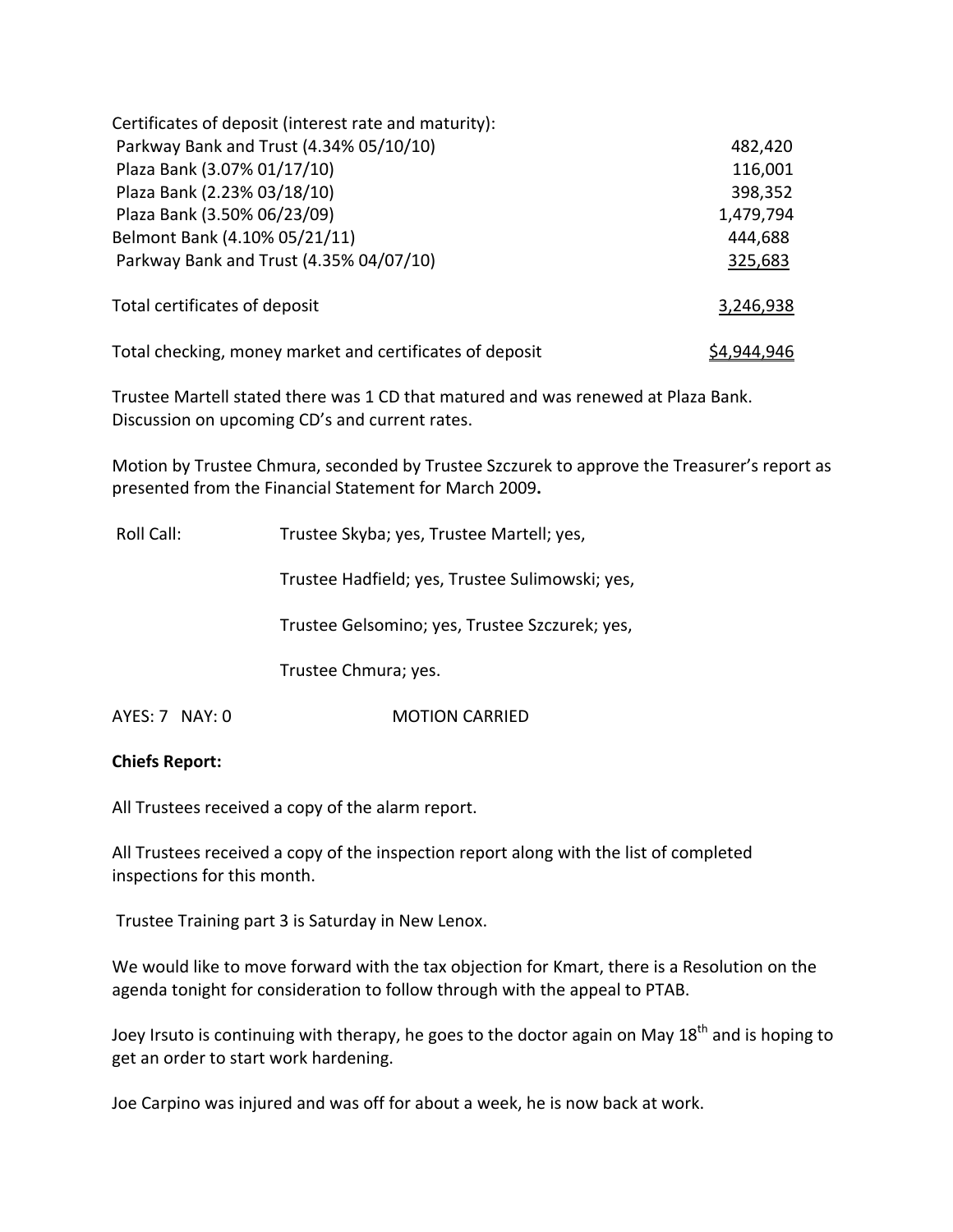Trustees packets had information regarding the 911 grant from Cook County. We would like to have it on the agenda for next month to purchase the radios that need to be installed on the vehicles by 2012. The whole fleet will then be up to standard. Trustee Sulimowski asked if the Finance Committee is notified of these grants, Chief will make sure they are notified. Trustee Chmura asked if the Chief receives acceptance letters approving what they plan to purchase from the grant. Chief replied that everything is run past them prior to purchase.

Commissioner Strempek reported they will be having a meeting approving the Rules and Regulations that were completed by Attorney Broier . Discussion on some of the changes.

A motion was made by Trustee Martell and seconded by Trustee Skyba to accept the Chiefs report as presented for March 2009.

AYES: 7 NAY: 0 MOTION CARRIED

# **Presidents Report:**

Trustee Sulimowski stated they held contract negotiations with Union representatives Lt. Blondell, Lt. Striedl and Firefighter Peistrup. Negotiations are going well and the representatives are presenting the offer to the rank and file. Trustee Sulimowski and Trustee Chmura stated that they feel it is all going well and thanked the Chief for his help.

Trustee Sulimowski stated it has been a pleasure and an honor to work with Trustee Szczurek, he will be missed. Trustee Szczurek wanted to thank everyone.

# **Committee Reports:**

Finance Committee‐ Chairman Trustee Chmura stated the Chief put together a Commissioner compensation survey, currently they receive \$900.00 a year. Trustee Chmura would like the trustees to look over the survey and they will have a proposal for the next meeting.

Building and Equipment Committee‐ Chairman Trustee Hadfield reported on the roof's condition and the findings, recommendations and bids from the contractors. Discussion on adding a roof hatch. Discussion on possibly delaying the repairs and the additional damage it may cause.

Technology and PR Media Committee‐ Chairman Trustee Sulimowski stated nothing to report at this time.

Policy Committee‐ Chairman Trustee Gelsomino stated the Cell Phone Policy is on the agenda for tonight.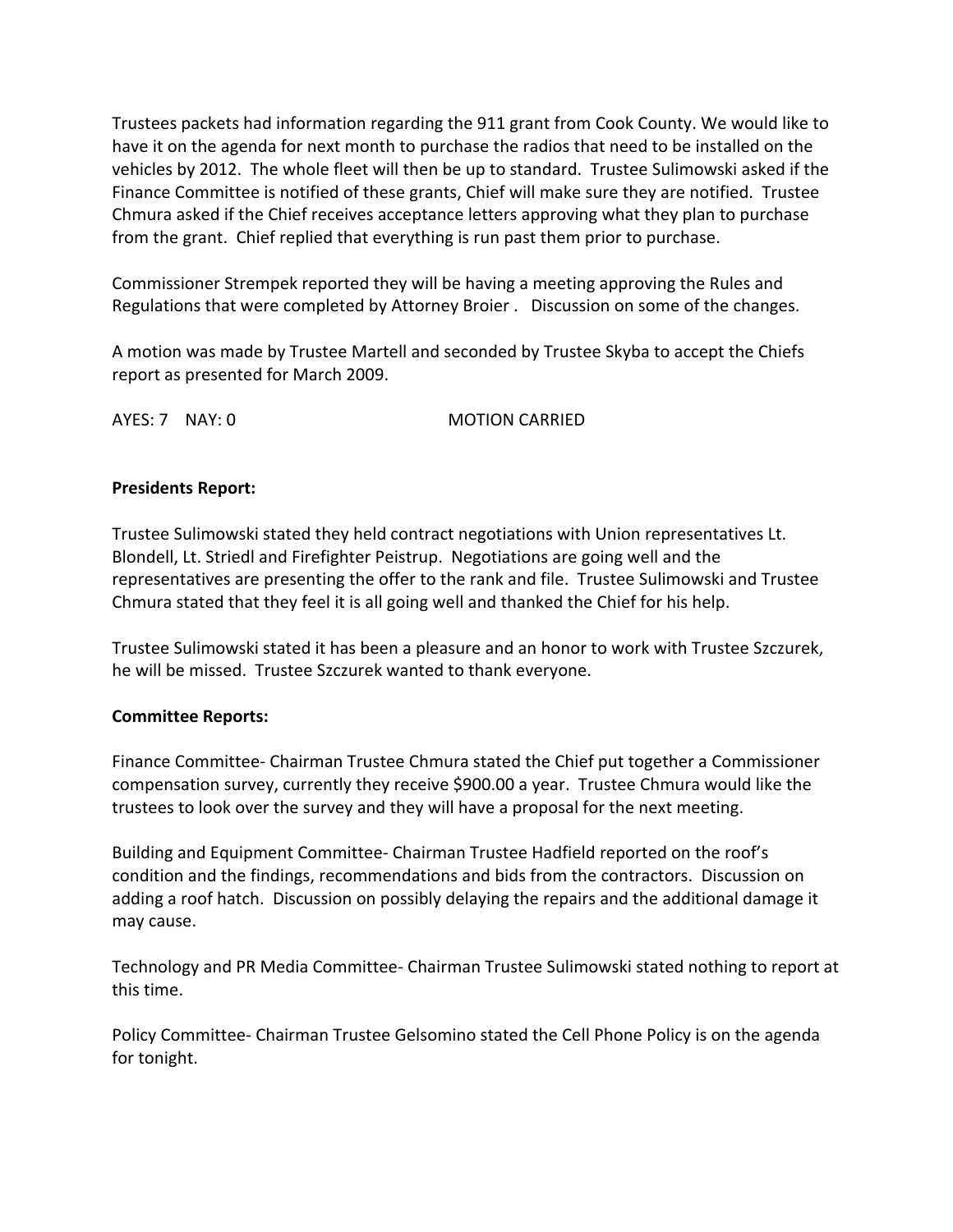Pension Fund- Trustee Skyba stated there is a meeting coming up on Monday the 20<sup>th</sup>. Trustee Martell stated he had nothing to report.

### **Old Business:**

None.

#### **New Business**:

Motion by Trustee Martell and seconded by Trustee Skyba to approve Resolution #09‐1, A Resolution authorizing representation in proceedings before the Property Tax Appeal Board (Kmart No. 9348).

Roll Call: Trustee Skyba; yes, Trustee Martell; yes,

Trustee Hadfield; yes, Trustee Sulimowski; yes,

Trustee Gelsomino; yes, Trustee Szczurek; yes,

Trustee Chmura; yes.

AYES: 7 NAY: 0 **MOTION CARRIED** 

Motion by Trustee Martell and seconded by Trustee Skyba to approve the payout of sick time buyback to the following: Kevin Stenson 162 hours \$6,163.26 Art Koszczuk 192 hours \$5,462.16 Total buyback \$11,625.42

Roll Call: Trustee Skyba; yes, Trustee Martell; yes,

Trustee Hadfield; yes, Trustee Sulimowski; yes,

Trustee Gelsomino; yes, Trustee Szczurek; yes,

Trustee Chmura; yes.

AYES: 7 NAY: 0 **MOTION CARRIED**